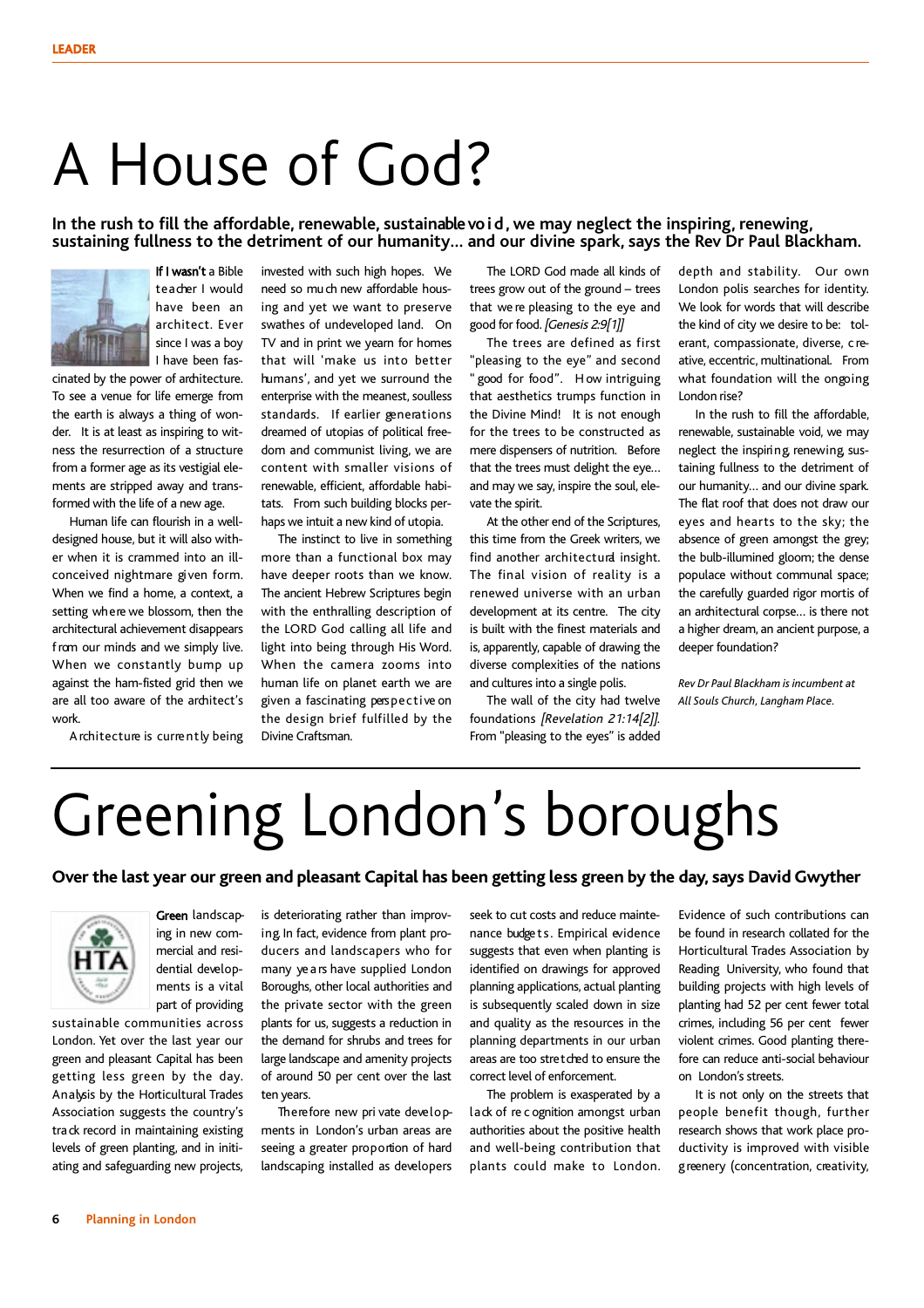patience, reduced aggression) and effects of "sick building syndrome" are reduced, with sick leave falling by 23 per cent.

There are other environmental benefits to green planting.A decrease in streets-scene and garden planting also impacts negatively on climate change and maintaining the water table. For example, joint research between the Horticultural Trades Association and the Unive rsity of Reading has shown that urban trees are 10 times more effective in reducing CO2 pollution than forest trees, while green spaces and soft landscaping help maintain the water table by allowing rainfall to be absorbed into the earth, not directed

straight into drainage. This will be particularly important in new developments such as the Thames Gateway as maintaining an adequate water table and therefore water supply for such an increase in high density housing is one of the Gateway's major challenges.

This drainage is also vital to protect ground-level and below-ground level housing as with increasing levels of flash flooding, planting ensures that excess water is absorbed into the ground and does not flood residents property as has already happened in parts of Hammersmith and Fulham earlier in the year.

It is vital that positive policy decisions are taken, properly implement-

ed and enforced to allow urban areas to enjoy the benefits of plants and green spaces.

The Horticultural Trades Association believes that London's Boroughs have a vital role to play in ensuring a step change in how we v iew our local environment. With their direct role in the delivery of regeneration schemes, approving n ew developments and enforcing planning permissions only they can drive the change need to stopLondon's urban areas slipping into environmental decline.

As a first step the HTA will in the New Year submit a model motion to all London Boroughs requesting the council assembly to:

• Increase the amount of tree and shrub planting required within planning documents from Regional Spatial Strategies to Local Area Action Plans.

• Support exemplar schemes which reflect the importance of green space and green planting on both public and private developments, including the use of planting to improve the council-owned street-scene.

For more information about the campaign 'Greening the UK', email the campaign team atGreeningtheUK @bellendenpublicaffairs.co.uk

David Gwyther CBE, Director General, Horticultural Trades Association

### Summer all year round

**Phil Flaxton, chief executive of Work Wise UK, says that If everyone travelled one day per week outside peak hours , commuters during peak hours would drop by 20 per cent.**



N a t i o n a l Commute Smart Week is encouraging smarter commuting. In the UK, 25 mil-

lion people commute to and from work every day. Most use a car (71 per cent), with walking (11 per cent), buses (eight per cent), rail (six per cent), cycling (three per cent) and motorcycles last at one per cent.

Workers in the UK have the second longest average daily commute in Europe: in many cases adding an entireworking day each week. The average daily commute is 8.7 miles (a six per cent increase since 1995/97), taking on average a total of 54 minutes. One in ten commuters has a daily journey in excess of two hours, with three per cent of UK workers being 'extreme commuters', travelling at least three hours every day.

Many towns and cities around the country suffer from road congestion and public transport overc rowding,

especially during the morning and afternoon peak periods.

Commute Smart Week, which is organised by Work Wise UK, a Government-backed not-for-profit campaigning body is encouraging employers to take steps such as introducing fl exible working times (including flexitime, condensed hours and nine day fortnights), staggered journeys and part home working. These will reduce the overall need for their staff to travel, with flexibility in the times when they have to travel allowing them to avoid peak times.

As is seen every summer with schools closing and annual holidays, even a small fall in the number of people travelling alleviates road congestion and public transport ove rcrowding.Wider adoption of smarter commuting will allow the levels of travel in the summer to happen all year round.

If everyone travelled one day per week outside peak hours, commuters during peak hours would drop by 20 per cent, or if everyone worked just one day every other week from home, overall commuting would drop by 10 per cent.We have all seen what the impact could be on the roads and public transport.

Transport for London (TfL) promotes smarter working to help manage demand on the Capital's transport network. To support employers with practical guidance on creating, implementing and improving smarter working in their organisations, a new Smarter Working Guide for employers is available fromTfL.

Ben Plowden, director of trave l demand management at TfL says:"In the next 15 years or so, the Capital's population is expected to grow by 800,000, which will greatly increase the demand on the transport network, particularly during peak hours. As London's population continues to grow, it's more important than ever for employers to take advantage of the opportunities smarter working practices can offer both their organisations and their employees. London already has one of the highest levels

of teleworking in the country with 10 per cent of workers teleworking all or part of the time. TfL's new Smarter Working Guide is a really practical way to help more organisations put more flexible working practices into place. "

Smarter commuting does not only impact on transport usage, there are quantifiable benefits to businesses. The CBI estimates that road congestion costs the UK economy some £20 billion per year. Even a limited take-up of smarter working could save £1.9 billion per year within five years.

BT's home working policies have resulted in a 31 per cent increase in productivity; with savings of £69 million each year from reduced accommodation and overhead costs.

Work Wise UK and the RAC Foundation have developed ten top tips for commuting smarter. These, and further details about Work Wise UK can be found at www.workwiseuk.org.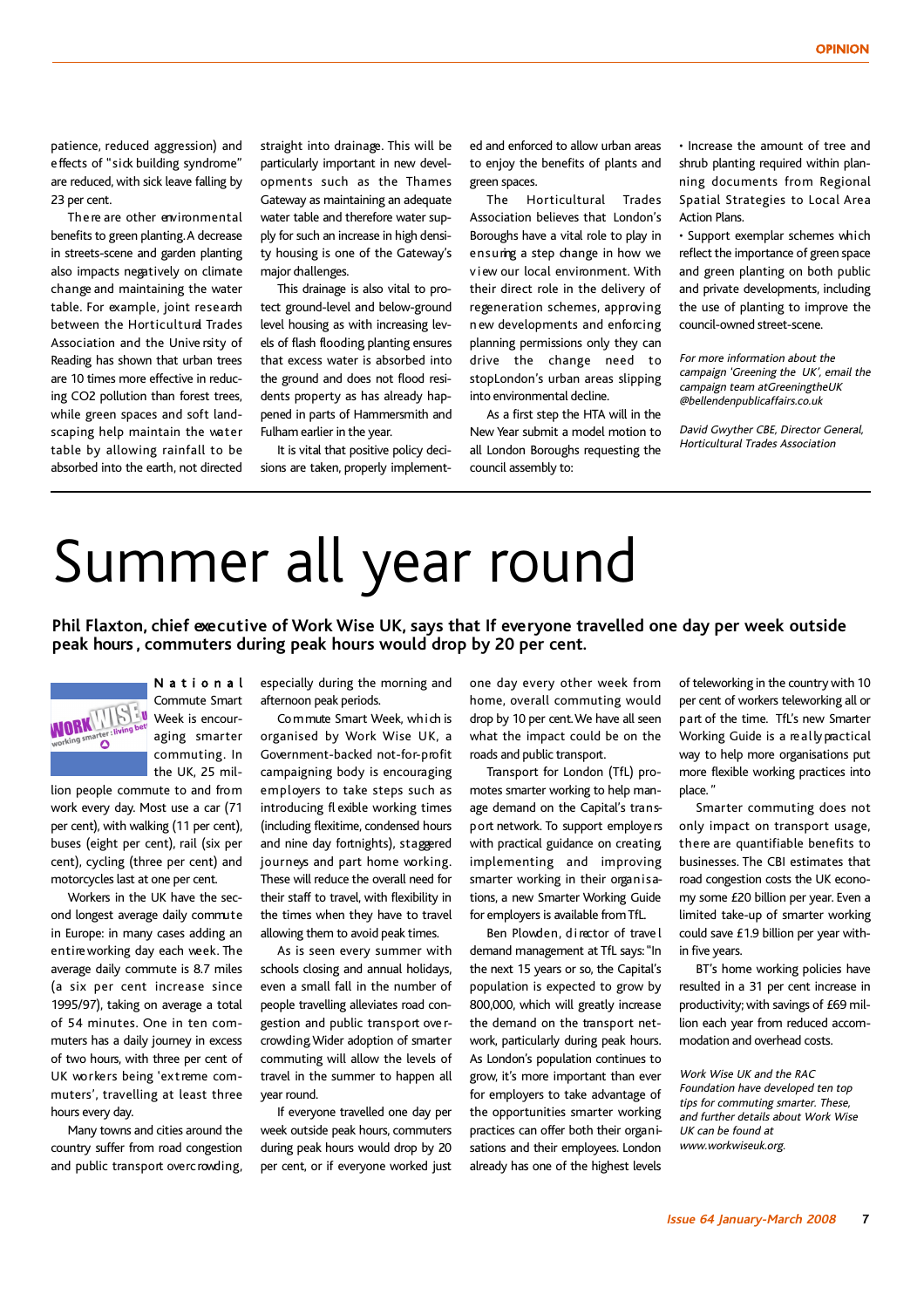## APP1: the looming crisis

**Our previously published concerns about the impending imposition of the new 'standard' National planning application form together with onerous non-standard validation requirements seem to be shared. Here is Martin Goodall's Legal Commentaryon the RTPI's www.planningmatters.co.uk\***

It seems that the

fears I have previously expressed about the new planning application form and the validation process

which will be put in place to coincide with its introduction may prove to be well-founded.

I was wo rried about the extent to which LPAs will be able to add their own local requirements, and it now looks as though we are going to get a plethora of differing local demands for ex tra information, which will entirely defeat the original object of APP1, which was to produce a uniform national planning application form for all purposes.

Planners have simply not been able to resist asking for ever more information, with the result that the form itself is going to be extremely cumbersome to use, and this will be compounded by demands for anything and everything the LPA's officers can dream up, including the architect's inside leg measurement and the site foreman's shoe size. It will produce a situation which would have made a worthy subject for a Monty Python sketch. It would be hilariously funny were it not for the fact that real time and real money is going to be wasted in this grotesque bureaucratic nightmare. And the government says it wants to speed up the planning process!

If you thought it was already a problem getting LPAs to register applications, the current difficulties will pale into insignificance compared with the Kafkaesque laby rinth in which we are all likely to find ourselves after next April.

The only way in which a development control disaster can be avoided is for the implementation of APP1 and the government's accompanying advice on the validation of applications to be postponed from its already delayed introduction in April, while APP1 is thoroughly redesigned to cut it down to a length which is no greater than the application forms which were traditionally used by LPAs only a few years ago, coupled with a firm ruling (in the form of an amendment to the T&CP General Regs or the GDPO) forbidding LPAs to request any additional information befo re registering the application. There would still have to be the opportunity in certain cases for an LPA to request further information before determining an application, but only after it has been registered, and the scope of any such request should be strictly limited, both by refe rence to the type and size of the development and by ref-

e rence to the nature and scope of the information which could validly be requested. This again would need to be limited under the terms of relevant subordinate legislation to avoid unreasonable requests on the part of LPAs and resulting expense and delay for applicants.

Unless the government grasps this nettle and tackles the APP1/validation problem, it will entire ly cancel out any improvement in the performance of the development control system which might otherwise be achieved by the 2008Act.

The RTPI's legal commentator, Martin Goodall is <sup>a</sup> consultant with Sisman Nichols in Bristol. © 2004-2007 The Royal Town Planning Institute. Reproduced with kind consent.

\*For subscription details go to www.planningmatters.co.uk, email david@planningmatters.co.uk or telephone 020 8568 1500

# Students need to be housed as part of the community

**Enabling young people to go to university is now an important and progressive initiative. Likewise, increasing the housing supply. Neither can be properlyachieved without the other, argues Jagdeep Bhogal.**



Most people would think twice about moving next door to a house full of students. Tales of late-night parties and antisocial behaviour have become the stuff of urban legend, rein-

forced by lingering stereotypes such as TV's The Young Ones. Yet paradoxically, each year conscientious parents across the country anxiously seek suitable accommodation for their student sons and daughters.

The massive growth in tertiary education

means that having students as neighbours is a reality that more and more people in the UK will face for the foreseeable future.And nowhere is this truer than in the nation's capital. Currently home to 218,500 full time students, in 2006 34,000 students ori ginating from outside the city started their first year in London in private rented accommodation.

As the government pledges to increase the number of school leavers attending university to 50 per cent by 2010, these numbers are set to continue rising. Few would argue with the merits of a policy that works to ensure that more young people have access to further education and the potential life benefits this offers them. So we have to be prepared to live with students. And just as importantly, they have to be prepared to take a constructive role within the communities in which they live.

At the core of UNITE's business is a recognition of both these facts.Wherever we build accommodation, we also strive to create long-lasting relationships with those around us. By providing highquality, well-managed developments with hospi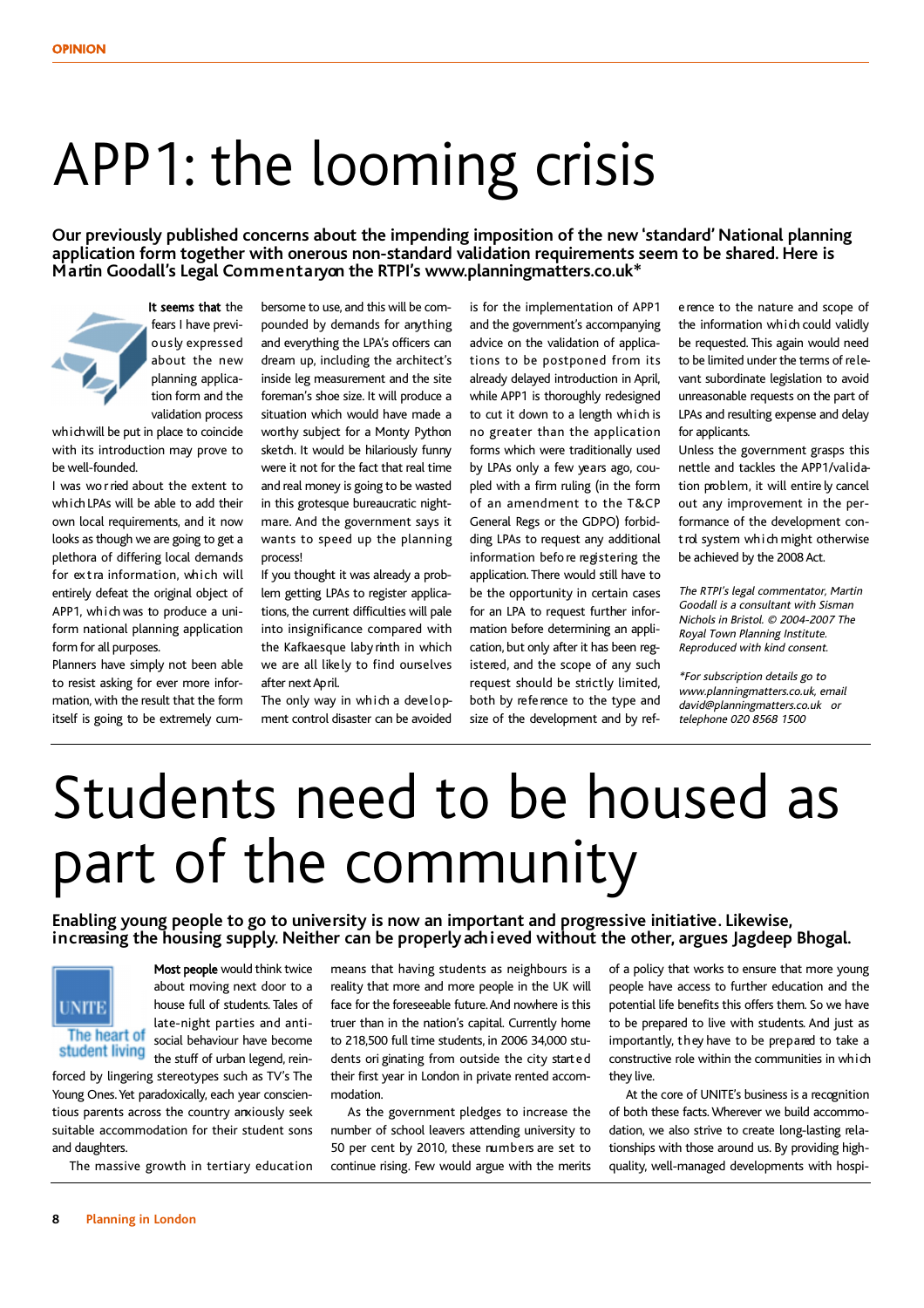tality teams and security staff on hand to manage any problems or concerns, we nurture relationships between UNITE as a responsible developer and our local communities. Basing our business model on the re-development of brownfield sites and disused buildings, we also play a constructive role in the wider process of regeneration.

Similarly, by providing students with a better standard of living we aim to encoura ge a more positive collaboration between our tenants and other local residents. Th e re is compelling evidence that students, in common with other sectors of society, respond well to a positive env ironment. By feeling part of the community, students can add vibrancy and richness to a neighbourhood that complement their fiscal contribution, typically £2.2m a year for every UNITE development of 400 beds.

All this is brought even more sharp ly into focus by the current problems with housing supply in the UK. Although laudable, the government's drive to get more people into university will undoubtedly place

increasingly significant pressure on privately rented accommodation over the coming years. Whilst the Mayor of London has acknowledged both that the private-rented sector has a vital role to play in housing Londoners and that it houses the bulk of students not in their first year of study, there is a distinctly worrying lack of evidence that these facts have registered at a Central Government level. Equally these issues do not seem to have been accepted by many of London's local authorities who are not keen on student only developments.

This year central government has issued two key planning documents in the Planning White Paper and the Housing Green Paper. Both conspicuously fail to propose specific measures to deal with the 'student factor' – something that a holistic and comprehensive solution to the housing problem must consider. This absence of joined-up thinking on higher education and planning policy must cast s e rious doubts on the new Brown administration's ability to address its objectives collectively.

Intelligent and responsible devel-

opment of tailored student accommodation can be an important part of the housing solution. As the mayor's Housing Strategy itself recognises: "Building specialist accommodation for students and others willing to live in higher density developments may also help release family homes currently used for sharing". A key example wh i ch reinforces this view, is that for each UNITE development occupied, up to 80 terraced houses may be released from student use and become available to other markets in the privately rented sector. These are homes which could then be occupied year round by young families or new ly qualified professionals who are not yet in a position to buy their own propert y. Students will receive g reater access to accommodation that better suits their needs.And privately rented housing will provide a mu ch needed step on the property ladder for more appropriate tenants.

Enabling young people who would not in previous generations have had the opportunity to go to university is now an important and progressive initiative. Likewise, increasing the housing supply is undoubtedlyan imperative for the UK in the 21st century. What the government must realise is that neither can be properly achieved without the other. And the major lack of clear and succinct policies on student housing are proving to be an obstacle to development. Planning policies rarely consider student accommodation whichis why the Mayor's recent publications have been so refreshing. This attitude now needs to filter town to the local authority level who have a lot to benefit from purpose built and appropriately managed student accommodation. The Mayor appears to have grasped the nettle, and has set about harnessing the impact of specialist student housing on the private-rented sector, itself a vital and under-utilised tool in the UK housing challenge. Local and central Government must now follow.

Jagdeep Bhogal is head of London planning at UNITE 'The heart of student living'.

## Criminalising breaches of planning control

**The price of liberty is eternal vigilance, says Martin Goodall in 'Planning Matters '**

There is one provision buried in the part of the Planning Reform Bill dealing with major infrastruc-

ture projects which made me sit up. Clause 130 introduces immediate criminal penalties for the execution of major infrastructure projects without the requisite consent. Two comments occur. First, why should it be felt necessary to threaten such sanctions when the developers will in most cases be public bodies or authorities, former nationalised

industries or other large corporations which are hardly like ly to go about their business in the same way as Fly-tipping-R-Us Ltd or Cheapskate Developments (A Daley and D Trotter, props)?

The second point is that these criminal sanctions abrogate for the first time the principle which successive governments have maintained, even in the face of some vociferous lobbying over the years, that a simple breach of planning control should not in itself give rise to immediate c riminal liability. Is somebody in DCLG trying to be very clever by

introducing criminal sanctions in a situation in whichthey are extremely unlikely ever to be invoked, and are therefore unlikely to be seriously opposed in this instance, so that it can later be argued that the principle has become established and accepted and the extension of criminal sanctions to other breaches of development control can then be justified on the basis of this precedent?

We should remind ourselves that the price of liberty is eternal vigilance. One hopes that this clause in the bill will be replaced with the orthodox enfo rcement procedures which are already available in respect of other breaches of development control, including Temporary Stop Notices, Enforcement Notices, Stop Notices and, if necessary, an Injunction. C riminal sanctions are already available for subsequent non-compliance with an Enforcement Notice or Stop Notice, and that would seem sufficient.

© 2004-2007 The Royal Town Planning Institute. Reproduced with kind consent. (see previous page for 'Planning Matters'.)